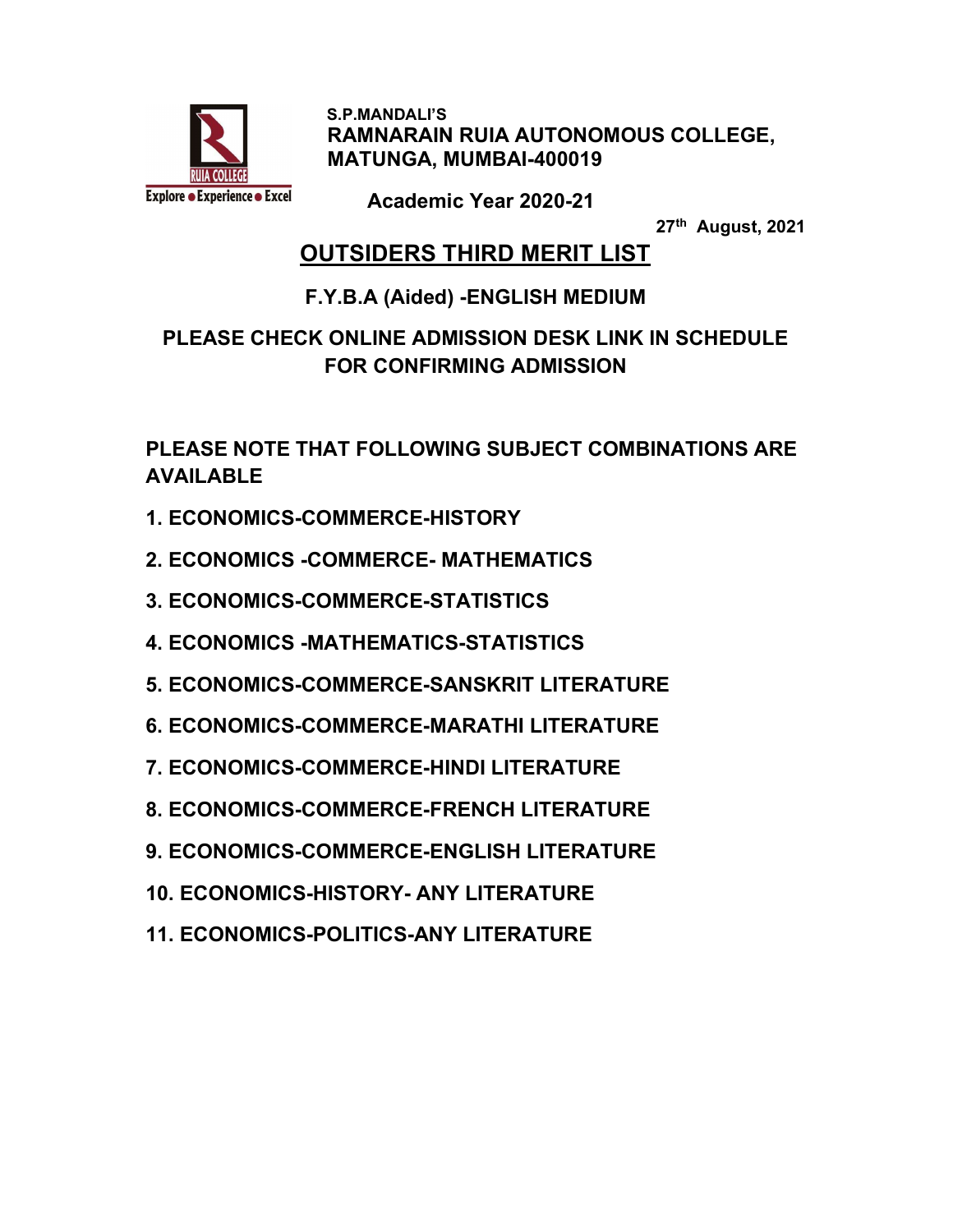# Category: GENERAL

| Merit          | Registration | Name                               | Percentage |
|----------------|--------------|------------------------------------|------------|
| No             | No           |                                    |            |
| 1              | 1023521      | VAIDYA PRAJAKTA SANDEEP            | 94.83      |
| $\overline{2}$ | 1075280      | OJHA SHUBHANGI NA                  | 94.83      |
| 3              | 1090799      | - SREYA SANTHOSH KUMAR             | 94.83      |
| 4              | 1021393      | <b>JAIN KAVYA YOGESH</b>           | 94.8       |
| 5              | 1042156      | SUMAN SHREEYA.                     | 94.8       |
| 6              | 1067359      | NAMBIAR AARYA ANIL                 | 94.8       |
| 7              | 1106487      | PARADKAR SAKSHI SUBODH             | 94.8       |
| $\mathbf{1}$   | 1030588      | SHAIKH AYESHA PERVAZ               | 94.67      |
| 8              | 1041605      | DHAIRYAWAN SAANVI CHARUDUTTA       | 94.67      |
| 9              | 1042659      | POWALE ANUSHKA AMOL                | 94.67      |
| 10             | 1070184      | SINGH SHREYA N.M.N                 | 94.67      |
| 11             | 1077624      | <b>BHALERAO SANIKA SUNIL</b>       | 94.67      |
| 12             | 1096409      | NAIK FAREEHA ZAMEER                | 94.67      |
| 13             | 1074842      | GUPTA ARYAA GIRISH                 | 94.67      |
| 14             | 1020964      | DAS TANISHA SAMANTAK               | 94.6       |
| 15             | 1020851      | BATHEJA PRATIKSHA MANISH           | 94.6       |
| 16             | 1021334      | SHAH AASTHA GYANENDRA KUMAR        | 94.6       |
| 17             | 1036430      | SENGUPTA SAGARIKA.                 | 94.6       |
| 18             | 1021331      | NAGAR TEJASVEE SUDHANSHU           | 94.5       |
| 19             | 1034641      | NAGPURKAR SURABHI ASHISH           | 94.5       |
| 20             | 1055490      | SINGH PRIYANKA HIMMAT              | 94.5       |
| 21             | 1063336      | MALHOTRA SHRIYA NA                 | 94.4       |
| 22             | 1022746      | <b>ITHAPE SHRAVANI MAHESH</b>      | 94.33      |
| 23             | 1045470      | SINGH TRISHNA DEVESH               | 94.33      |
| 24             | 1064012      | OBERAI JASLEEN KAUR SURINDER SINGH | 94.33      |
| 25             | 1086875      | ALI ZOYA BABAR                     | 94.33      |
| 26             | 1075145      | AGHARKAR MANASVI VIVEK             | 94.33      |
| 27             | 1019599      | YADWAD KHUSHI RAJSHEKHAR           | 94.17      |
| 28             | 1045888      | SALVI ARSH UDAY                    | 94.17      |
| 29             | 1061924      | ALLAMSETTY RAMYA SAI               | 94.17      |
| 30             | 1074981      | <b>BARVE YUGANDHARA HARSHAD</b>    | 94.17      |

# Category: SC

| Merit | Registration | Name                            | Percentage |
|-------|--------------|---------------------------------|------------|
| No    | No.          |                                 |            |
| 1     | 1113704      | TAMBE CHAITANYA JAYVANT         | 76.83      |
| 2     | 1127570      | SONAWANE ARNAV GIRISH           | 76.83      |
| 3     | 1105920      | <b>WALKE SHRUSHTI LAXMIKANT</b> | 76.6       |
| 4     | 1113804      | <b>KHATEEK SUMAN -</b>          | 76.4       |
| 5     | 1051338      | KASARE HARSHVARDHAN VISHNU      | 76.17      |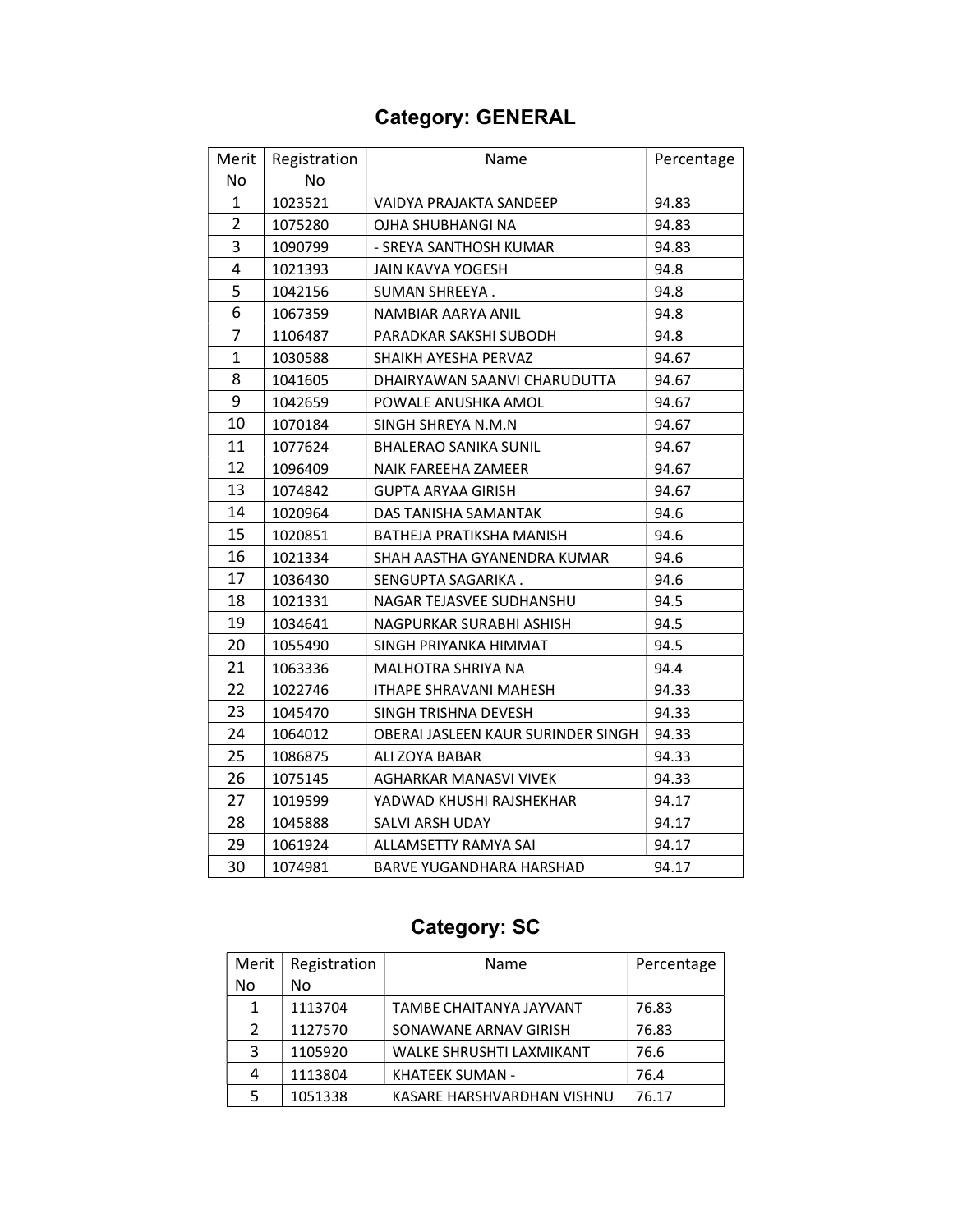| 6  | 1037024 | SHINDE RENUKA SANJAY       | 76    |
|----|---------|----------------------------|-------|
| 7  | 1078054 | PAKHARE VANSHIKA NANDKUMAR | 75.83 |
| 8  | 1072201 | KHOPKAR HARSH BALARAM      | 75.67 |
| 9  | 1070728 | KAMBLE RIYA SUBHASH        | 74.67 |
| 10 | 1069048 | JANWALKAR RADHIKA GOVIND   | 74.5  |
| 11 | 1111772 | MOHITE NISHIKANT PRAVIN    | 74.17 |
| 12 | 1064917 | HATEKAR KHUSHI RAJU        | 74    |
| 13 | 1071057 | KAMBLE KALPESH SANJAY      | 74    |
| 14 | 1092337 | PAWAR APARNA AVINASH       | 73.83 |
| 15 | 1081824 | MOHITE VEDASHREE PRAVIN    | 73.5  |
| 16 | 1036953 | SONKAR SUSHMITA KUMARI     | 73.2  |
| 17 | 1068306 | LOKHANDE RAMA BHIMRAV      | 73    |
| 18 | 1077871 | SHINDE PRASHANT PANDURANG  | 72.33 |
| 19 | 1089309 | DOIPHODE PRACHI SANJAY     | 71.17 |
| 20 | 1090031 | KADAM MANASI MANGESH       | 71.17 |
| 21 | 1039831 | DHAWARE KAVYA KALIDAS      | 70.5  |

# Category: OBC

| Merit          | Registration | Name                           | Percentage |
|----------------|--------------|--------------------------------|------------|
| No.            | No           |                                |            |
| 1              | 1021051      | KALGAONKAR SHRADDHA DHANANJAY  | 89.83      |
| $\overline{2}$ | 1036427      | <b>JOSHI MANSI MANGESH</b>     | 89         |
| 3              | 1065600      | PAL ARPAN RAMJEET              | 88.83      |
| 4              | 1070132      | YADAV KAI YANI N.M.N           | 88.67      |
| 5              | 1106796      | <b>TELI VEDASHREE VISHNU</b>   | 88.67      |
| 6              | 1108950      | SINGH AKSHATA SHAILENDRA       | 88.33      |
| 7              | 1088244      | KANADE SAMRUDDHI SANTOSH       | 88.17      |
| 8              | 1065324      | KAKADE NIRJARA PRAVIN          | 87.8       |
| 9              | 1025982      | <b>KORI GAYATRI APPASO</b>     | 87.5       |
| 10             | 1043244      | PATIL TEJAL SANJAY             | 87.2       |
| 11             | 1059722      | KAMBLI HRISHITA PRASAD         | 87.17      |
| 12             | 1075301      | FATEMA SAHEEFA NOT APPLICABLE  | 87.17      |
| 13             | 1076930      | <b>HARINKHEDE RUJHA TOGESH</b> | 87         |
| 14             | 1038936      | <b>BOBADE SHARVARI SUDHIR</b>  | 86.83      |
| 15             | 1059700      | PATANKAR GAURI MANGESH         | 86.83      |
| 16             | 1073346      | POLEKAR SANIKA SHEKHAR         | 86.83      |
| 17             | 1046901      | KADU VAISHNAVI ANAND           | 86.67      |
| 18             | 1090707      | THAKUR RUCHA PRAVIN            | 86.67      |
| 19             | 1079684      | JAGNADE SANIKA SANTOSH         | 86.5       |
| 20             | 1080705      | VARTAK KRUTTIKA NANDAN         | 86.5       |